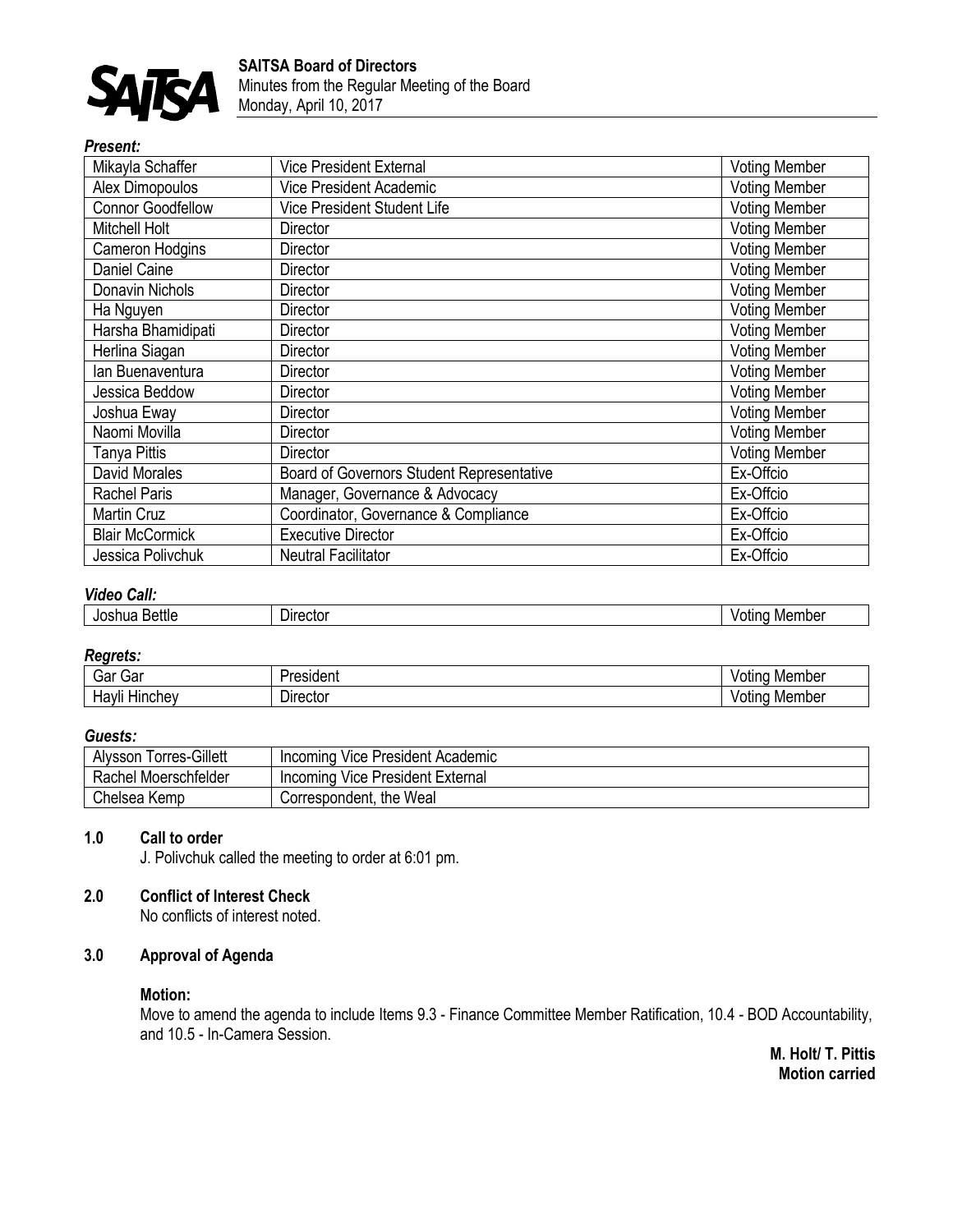## **Motion:**

**Motion:**

Move to amend the agenda to include Items 9.4 - 3<sup>rd</sup> Reading – Bylaw Revision 7.7.1 and 9.5 - 3<sup>rd</sup> Reading – Bylaw Revision 10.2 and Bylaw Adoption 10.3.

**T. Pittis/N. Movilla Motion carried**

**Motion carried**

**M. Holt/A. Dimopoulos**

Move to approve the agenda as amended.

## **4.0 Adoption of Minutes**

#### **Motion:**

Move to approve the BOD Meeting Minutes from Monday, March 13, 2017.

#### **C. Goodfellow/ D. Nichols Motion carried**

## **5.0 Board of Governors Student-at-Large Representative Presentations**

A selection committee was struck during the February Meeting of the Board. The committee was tasked to shortlist applicants for the Board of Governors Student Representative position and M. Schaffer, the Chair of the committee, informed those who were shortlisted to present and be interviewed by members of the Board. Each applicant had two minutes to present, and three minutes for the Board to ask questions. J. Polivchuk, Neutral Facilitator, kept track of time. The Board deliberated after during Business Item 9.1 and voted on who to appoint for the Board of Governors Student Representative position.

The Board invited the following individuals to address and present their qualifications in the following order:

- J. Bettle
- T. Pittis
- M. Raymond

## **6.0 Individual Reports**

Verbal report was provided by M. Schaffer, A. Dimopoulos, C. Goodfellow, D. Morales, & B. McCormick. A report was submitted and has been distributed to members.

## **7.0 Committee Reports**

A. Dimopoulos reported on behalf of the Finance Committee. A written report has been submitted and circulated prior to the meeting.

T. Pittis reported on behalf of the Governance Committee. A written report has been submitted and circulated prior to the meeting.

D. Nichols reported on behalf of the Campus Life Committee. A written report has been submitted and circulated prior to the meeting.

B. McCormick reported on behalf of the Student Space Advisory Committee. A written report has been submitted and circulated prior to the meeting.

J. Bettle reported on behalf of the Environmental Sustainability Ad-Hoc Committee. A written report has been submitted and circulated prior to the meeting.

## **8.0 Action Items**

**8.1 List of SAITSA Events Emailed to Directors (R. Paris)** - completed

## **9.0 Business Items**

## **9.1 Board of Governors Student Representative Appointment (M. Schaffer)**

M. Schaffer presented to the Board on how the selection process was organized for the Board of Governors Student Representative position. She provided the Board a copy of the rubric that each committee member used to shortlist the applicants. As per Bylaw 15.1.1.d, the selection committee shall narrow the applicants to no more than three per vacant position. The shortlisted applicants will be given the opportunity to speak to the Board prior to the final decision.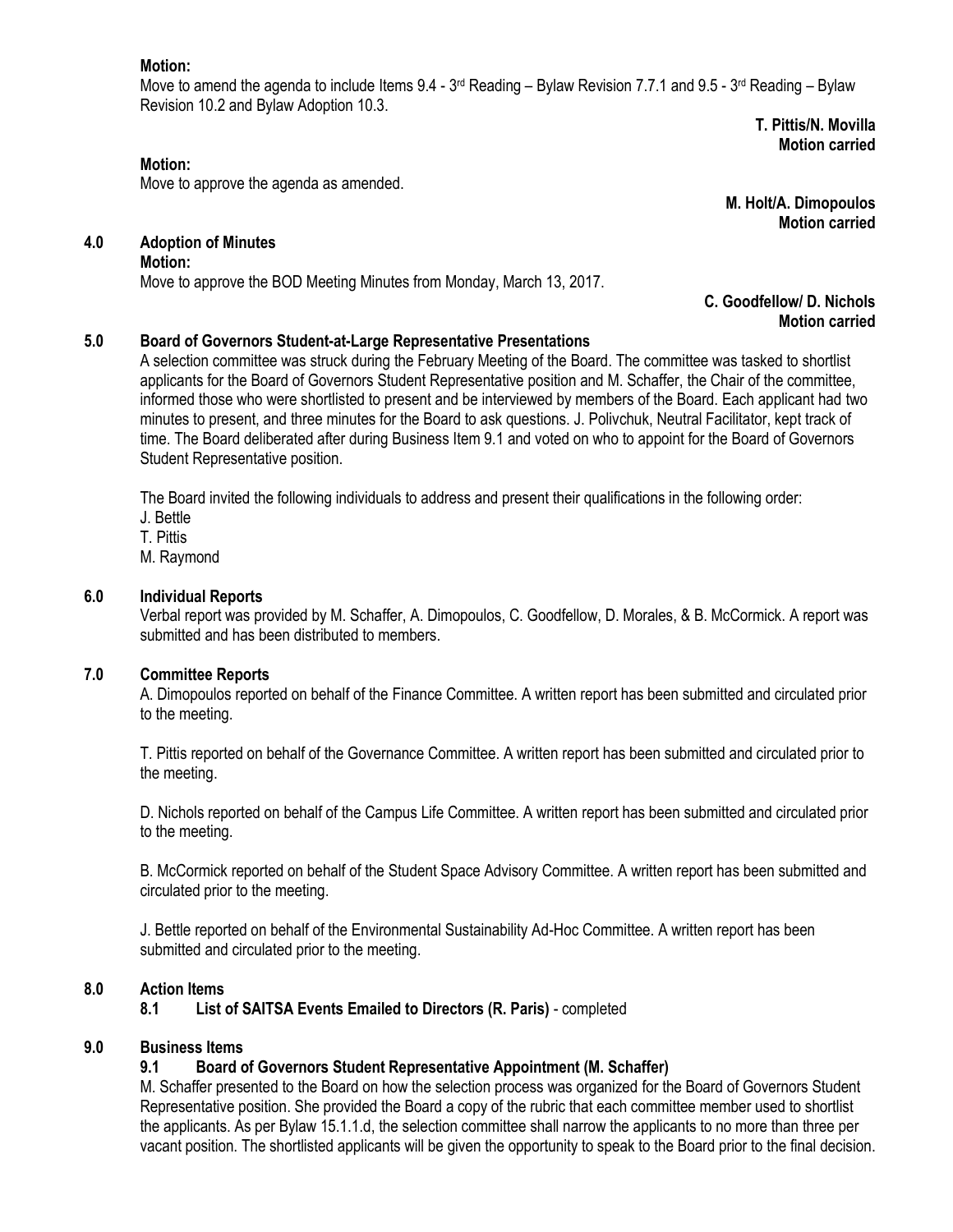**A.Dimopoulos/C. Goodfellow Motion carried**

J. Polivchuk called the meeting to order at 7:08pm.

#### **Motion:**

Move the meeting in-camera

**C. Goodfellow/ H. Nguyen Motion carried**

**Motion:**

Move the meeting ex-camera

**A.Dimopoulos/J. Beddow Motion carried**

Each member of the Board was a given a ballot to elect the new Board of Governors Student Representative. J. Polivchuk and M. Cruz acted as the tellers.

As Chair, M. Holt did not cast a vote (standard Board practice for SAITSA). J. Bettle did not receive a ballot as he was not physically in the room to vote but was teleconferencing. A total of 14 votes were casted. T. Pittis received 6 votes, J. Bettle received 4 votes, and there were 4 abstentions. The Board appointed T. Pittis to be the Board of Governors Student Representative for the 2017-2018 Academic Year.

## **9.2 Adoption of CRO Report (R. Paris)**

R. Paris presented the report on behalf of Jennifer Dotchin, Chief Returning Officer for the 2017 Executive Council Elections.

## **Motion:**

Move to adopt the 2017 Executive Council Election Chief Returning Officer report as presented.

**H. Bhamidipati/D. Caine Motion carried**

## **9.3 Finance Committee Member Ratification**

## **Motion:**

Move to ratify J. Bettle as the new member of the Finance Committee.

**A. Dimopoulos/N. Movilla Motion carried**

#### **9.4 3 rd Reading – Bylaw Revision 7.7.1**

## **Motion:**

Move to approve the 3<sup>rd</sup> Reading of Bylaw Revision 7.7.1.

**D. Nichols/M. Schaffer Motion carried**

#### **9.5 3 rd Reading – Bylaw Revision 10.2 and Bylaw Adoption 10.3**

## **Motion:**

Move to approve the 3rd Reading of Bylaw Revisions 10.2 and the Bylaw Adoption 10.3.

**H. Nguyen/D. Nichols Motion carried**

## **10.0 Information/Discussion**

## **10.1 SAITSA Events – R. Paris**

R. Paris provided the Board an outline of upcoming SAITSA events.

## **10.2 Watson Governance Review – Summary of Findings Workshop – R. Paris**

R. Paris noted that with the completion of the surveys and the one-one-one interviews, the next step is the Summary of Findings Workshop that is scheduled for April 29, 2017.